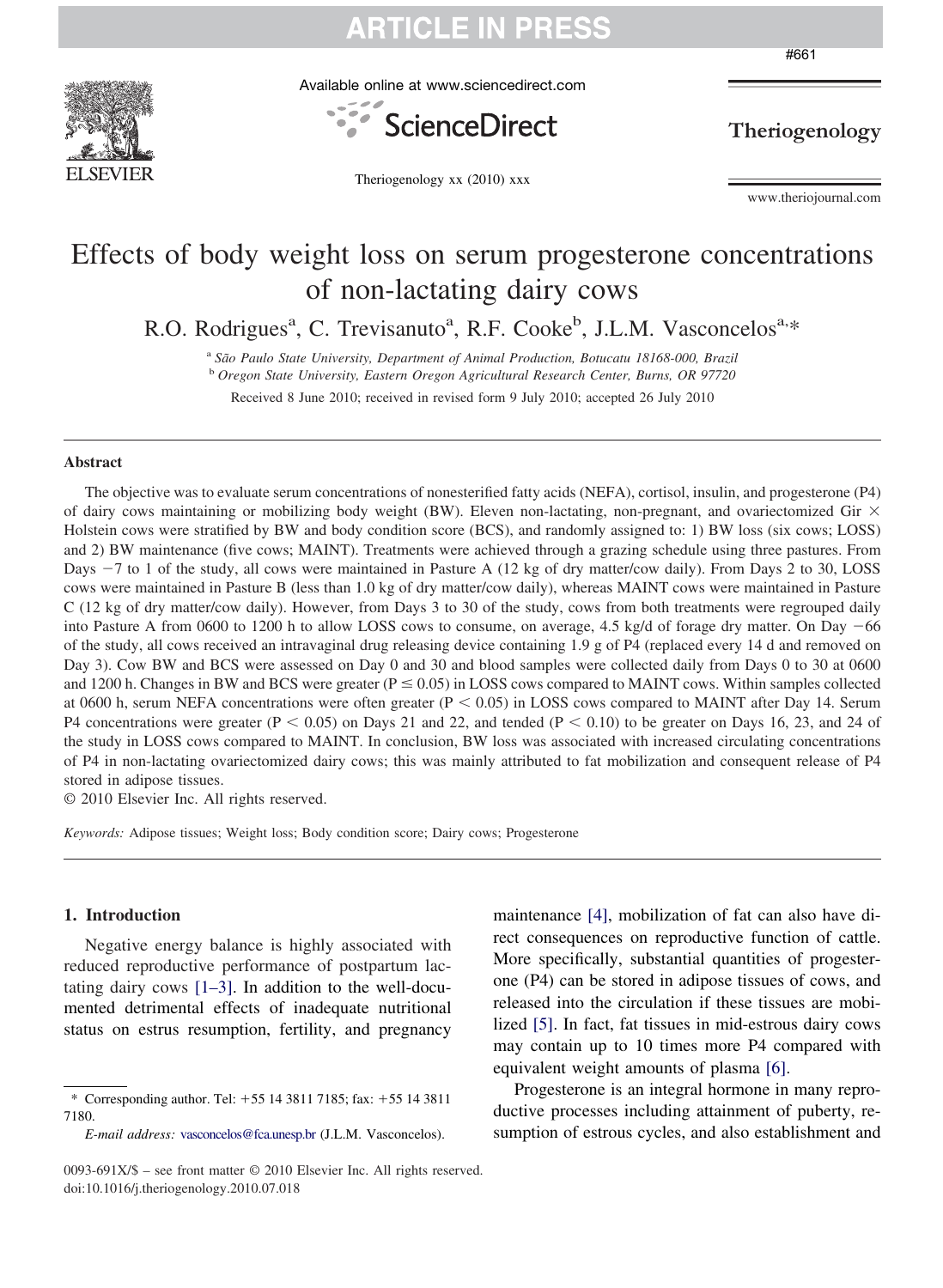maintenance of pregnancy [\[7–9\].](#page-5-0) Several researchers have reported that blood P4 concentrations in cattle before or after breeding have been positively associated with conception rates [10-12]. However, elevated P4 before first postpartum ovulation can impair GnRH secretion and thus prevent the LH peak, potentially leading to failed ovulation and formation of ovarian cysts [\[13–15\].](#page-5-0) Development of follicular cysts is a common reproductive disorder in the dairy industry [\[16\],](#page-5-0) affecting up to 19% of dairy cows [\[17–19\],](#page-5-0) and impairing their reproductive performance by increasing the service period from 22 to 64 d [\[20,21\].](#page-5-0)

Throughout pregnancy, cows are exposed to elevated circulating P4 concentrations. A considerable portion of this P4 may be sequestered by adipose tissue [\[5\]](#page-4-0) and released into the bloodstream as body fat is mobilized in response to negative energy balance early postpartum. The resulting circulating P4 could inhibit ovulation and lead to the formation of ovarian follicular cysts [\[15\].](#page-5-0) To our knowledge, no in vivo studies have investigated the effects of body fat mobilization on circulating P4 concentrations. A better understanding of this mechanism will provide important information toward the enhancement of reproductive efficiency in dairy cattle. Based on this rationale, we hypothesized that dairy cows experiencing body weight (BW) loss would have increased circulating P4 from adipose tissues compared to cohorts maintaining BW. To test this hypothesis, we compared serum concentrations of nonesterified fatty acids (NEFA), cortisol, insulin, and P4 of non-lactating, ovariectomized dairy cows maintaining or losing BW.

#### **2. Materials and methods**

This study was conducted at the São Paulo State University—Lageado Experimental Station, located in Botucatu, São Paulo, Brazil. The cows were cared for in accordance with the practices outlined in the Guide for the Care and Use of Agricultural Animals in Agricultural Research and Teaching [\[22\].](#page-5-0)

#### *2.1. Animals and diets*

Eleven non-lactating, non-pregnant, and ovariectomized Gir  $\times$  Holstein cows (BW = 653  $\pm$  23.3 kg; body condition score  $[BCS] = 4.3 \pm 0.07$ ) were stratified by BW and BCS, and randomly assigned to one of two treatments on Day  $-7$  of the study: 1) BW loss (6 cows; LOSS) and 2) BW maintenance (5 cows; MAINT). Cows were evaluated for BCS in a 1–5 scale with 0.25 increments [\[23\].](#page-5-0) Treatments were achieved

through a grazing schedule using three pastures (A, B and C), and designed according to the Cornell Net Carbohydrate and Protein System model [\[24\]](#page-5-0) to induce BW loss (-0.9 kg/d) in LOSS cows, and BW maintenance in MAINT cows. From Days  $-7$  to 1 of the study, all cows were maintained in Pasture A, a 4.5-ha *Brachiaria brizantha* pasture with adequate forage quality (average of 53% total digestible nutrients, 7.1% crude protein, and 76.4% neutral-detergent fiber; dry matter [DM] basis) and availability (average of 12 kg of DM/cow daily). From Days 2 to 30 of the study, LOSS cows were maintained on Pasture B, a 0.5 ha *B. brizantha* pasture with minimal forage availability (less than 1.0 kg of DM/cow daily), whereas MAINT cows were maintained in Pasture C, a 6.9 ha *B. brizantha* pasture with similar forage quality and availability compared to Pasture A. However, from Days 3 to 30, cows from both treatments were re-grouped daily into Pasture A from 0600 to 1200 h to allow LOSS cows to consume, on average, 4.5 kg/d of forage DM.

Both groups received a complete commercial mineral and vitamin mix (7.7% Ca, 4.0% P, 3.0% Na, 0.20% K, 0.20% Mg, 2.0% S, 0.002% Co, 0.03% Cu, 0.002% I, 0.02% Mn, 0.13% Zn, and 0.02% F) and water ad libitum throughout the study. From Days  $-7$ to 30, forage mass from each pasture was evaluated once a week before and after grazing, based on tech-niques previously described [\[25\]](#page-5-0) but using six 1  $m<sup>2</sup>$ quadrats\ha. Forage intake was estimated by comparing forage mass before and after grazing, whereas forage samples were collected weekly and analyzed for nutritional content by a bromatology laboratory (São Paulo State University—Botucatu, SP, Brazil).

#### *2.2. Progesterone implants*

All cows received an intravaginal progesterone releasing device (CIDR, containing 1.9 g of P4; Pfizer Animal Health, Sao Paulo, SP, Brazil) on Day -66. The CIDRs were replaced at 14 d intervals to elevate circulating P4 concentrations and stimulate P4 uptake by adipose tissues. On Day 3, CIDRs were removed, and cows remained without an exogenous P4 source until the end of the study.

#### *2.3. Sampling and blood analysis*

Both BW and BCS were assessed on Days 0, 9, 16, 23, and 30 of the study to evaluate treatment effects on these variables. Values obtained on Days 0 and 30 were used to calculate BW and BCS change. Blood samples were collected daily, from Days 0 to 30, at 0600 and 1200 h, to determine serum concentrations of NEFA,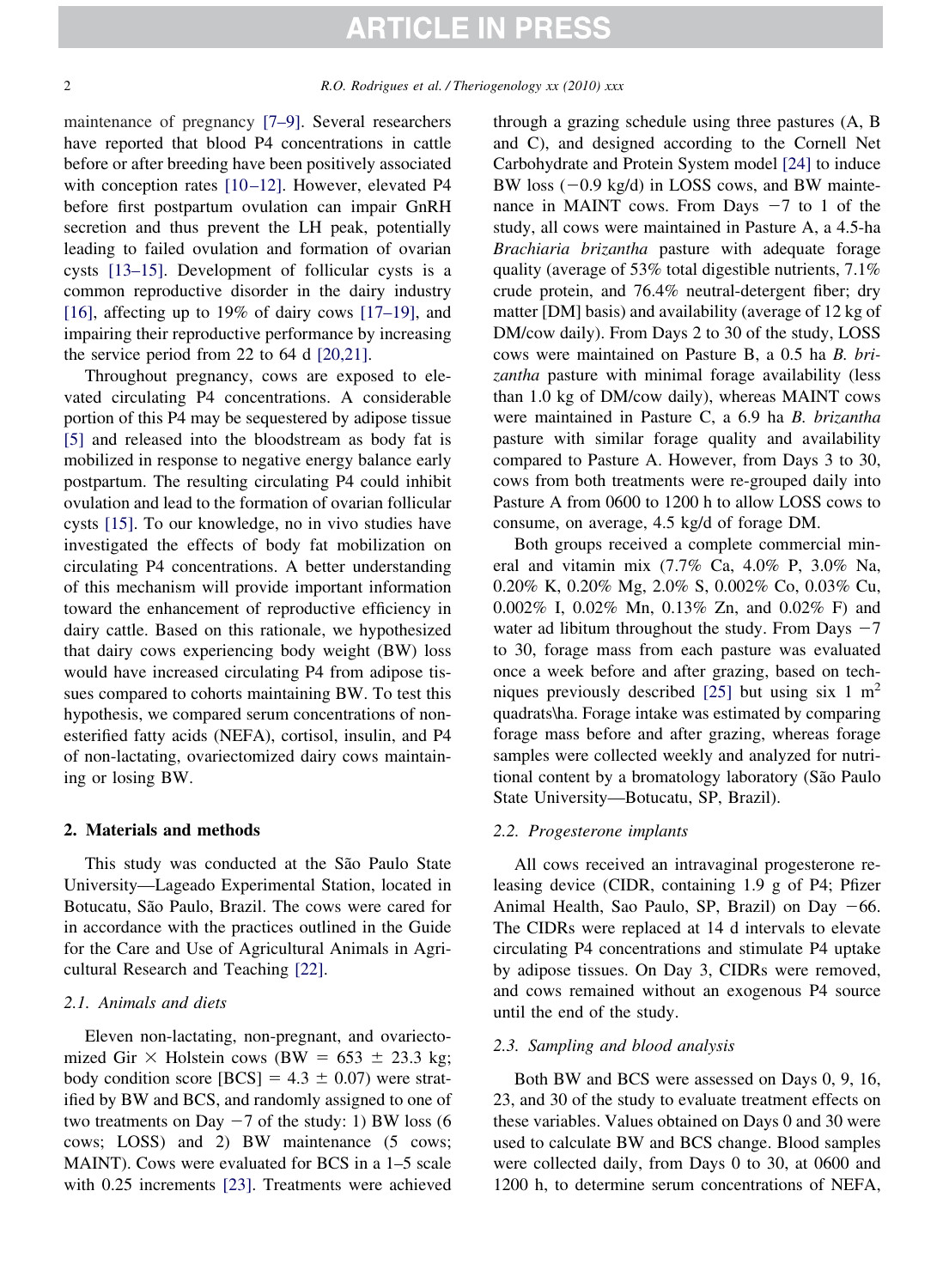insulin, cortisol, and P4. This sampling schedule was adopted to determine the effects of continuous BW loss on the serum measurements evaluated herein (0600 h samples), and also if forage intake of LOSS cows from 0600 h to 1200 h would alleviate some of the physiological consequences of BW loss (1200 h samples). Samples were analyzed for NEFA to evaluate adipose tissue mobilization [\[26\],](#page-5-0) insulin to evaluate cow nutritional status [\[27–29\]](#page-5-0) cortisol to evaluate a potential adrenal contribution to circulating P4 [\[30\],](#page-5-0) and P4 to test our main hypothesis.

Blood samples were collected via coccygeal vein or artery into commercial blood collection tubes (Vacutainer, 10 mL; Becton Dickinson, Franklin Lakes, NJ, USA), placed immediately on ice, and centrifuged at  $3000 \times g$  for 30 min for serum collection. Within 2 h after collection, harvested serum was stored frozen at  $-20$  °C and remained frozen until further processing. A quantitative colorimetric kit was used to determine concentrations of NEFA (NEFA 30T; Randox Brasil Ltda., São Paulo, SP, Brazil). Concentrations of cortisol, P4, and insulin were determined using Coat-A-Count kits (DPC Diagnostic Products Inc., Los Angeles, CA, USA) solid phase  $^{125}I$  RIA that were previously validated for bovine samples [\[31,32\].](#page-5-0) The intra- and interassay coefficient of variations were, respectively, 9.2 and 6.9% for cortisol, 6.3 and 7.3% for P4, and 9.2 and 6.9% for insulin. The minimum detectable concentrations were 0.1 ng/mL of P4, 0.5 ng/mL for cortisol, and 0.002 ng/mL of insulin.

#### *2.4. Statistical analyses*

Data were analyzed using the MIXED procedure of SAS (SAS Inst., Inc., Cary, NC, USA) and Satterthwaite approximation to determine the denominator degrees of freedom for the tests of fixed effects. The model statement used for BW and BCS change contained the effects of treatment. Data were analyzed using cow(treatment) as a random variable. The model statement used for serum measurements contained the effects of treatment, day, hour, and the resultant interactions. Data were analyzed using cow(treatment) as a random variable. The specified term for the repeated statement was day with cow(treatment) as subject, whereas the covariance structure utilized was compound symmetry, which provided the best fit for these analyses according to the Akaike information criterion. All results are reported as least squares means. Means were separated using least square differences. Results are reported according to treatment effects if no interactions were significant, or according to the highestorder interaction detected. Pearson correlation coefficients were calculated between individual mean serum concentrations of cortisol, P4, and NEFA from Days 16 to 24 of the study. The GLM procedure was used to determine effects of treatment and collection hour on correlation coefficients. No significant effects or interactions were detected; therefore correlation coefficients reported herein were determined across treatments and collection hours. For all analyses, significance was set at  $P \le 0.05$ , and tendencies were declared if  $P > 0.05$ and  $\leq 0.10$ .

#### **3. Results**

As expected, there was a treatment effect ( $P = 0.04$ ) for BW change. All LOSS cows lost BW during the study  $(-0.95 \text{ kg of BW/d}; \text{SE} = 0.21)$  whereas BW was nearly unchanged for MAINT cows  $(-0.07 \text{ kg of}$ BW/d;  $SE = 0.23$ ). Similarly, a treatment effect was detected for BCS ( $P = 0.05$ ). All LOSS cows lost BCS during the study  $(-0.30 \text{ of BCS change}; \text{SE} = 0.088)$ , whereas BCS was unchanged (0.00 of BCS change;  $SE = 0.097$ ) for MAINT cows.

There was a treatment  $\times$  day  $\times$  hour interaction  $(P = 0.02)$  for serum NEFA concentrations, since a treatment  $\times$  day interaction was detected (P  $<$  0.01; Fig. 1) for samples collected at 0600 h, but not for samples collected at 1200 h ( $P = 0.87$ ; data not shown). At 0600 h, serum NEFA concentrations were greater for LOSS cows compared with MAINT cows during the majority of the study (Fig. 1). For samples collected at 1200 h, NEFA concentrations were similar  $(P =$ 0.97) between LOSS and MAINT cows (0.286 vs.  $0.284$  mmol/L; SEM =  $0.0211$ ).



Fig. 1. Serum concentrations of NEFA in non-lactating ovariectomized dairy cows losing BW (LOSS) or maintaining BW (MAINT). Blood samples were collected daily at 0600 h. Treatment  $\times$  day interaction (P = 0.01). Treatment comparison within time: \*\*P  $\leq$ 0.01 and  $*P < 0.05$ .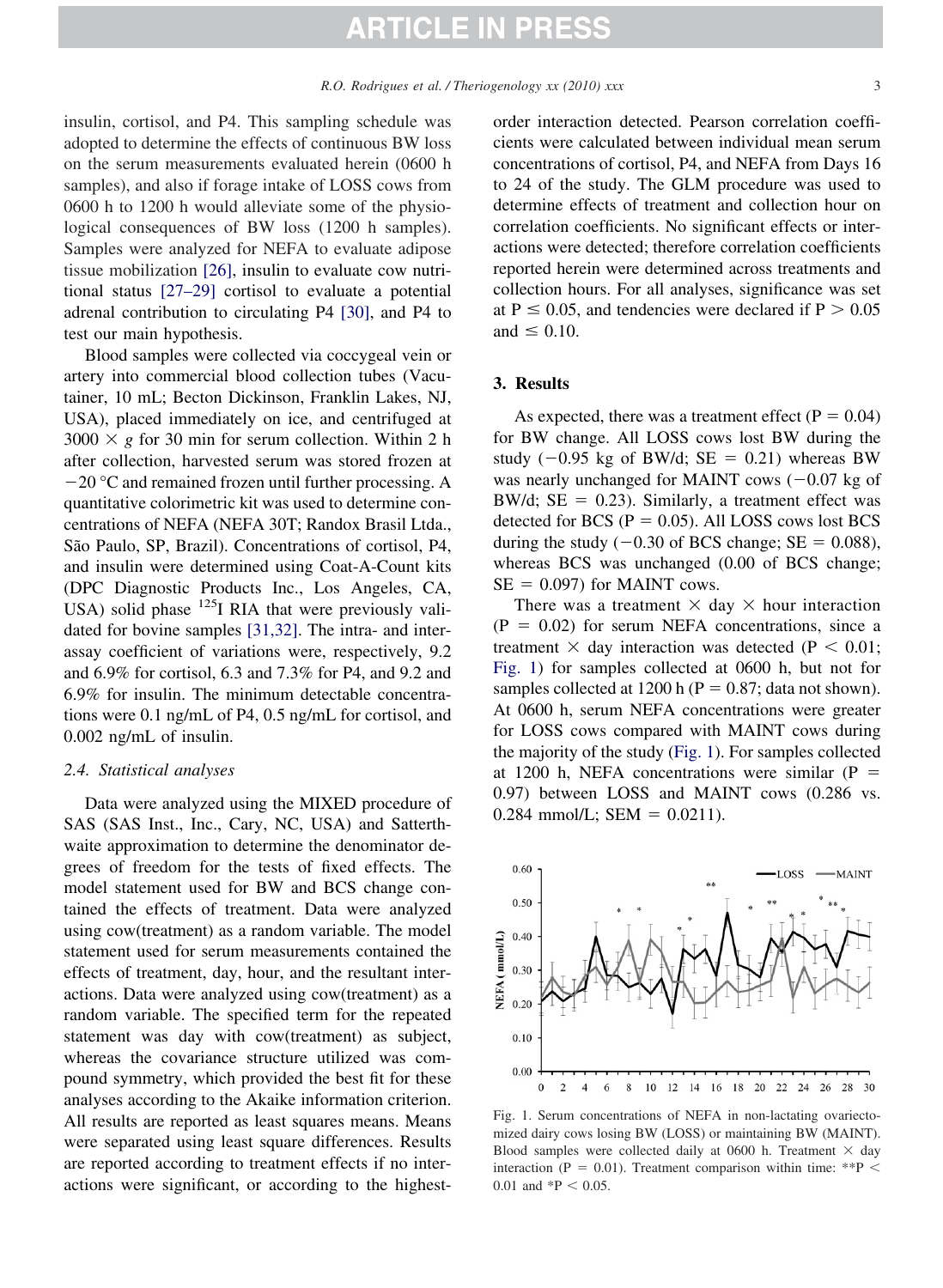<span id="page-3-0"></span>A treatment  $\times$  hour interaction was detected (P = 0.05) for serum insulin concentrations, mainly because an hour effect was detected for MAINT cows (P 0.01), but not for LOSS cows  $(P = 0.25)$ . Within MAINT cows, serum insulin concentrations were greater ( $P < 0.01$ ) at 0600 h compared with 1200 h  $(0.231 \text{ vs. } 0.179 \text{ ng/mL};$  SEM = 0.0615). Within LOSS cows, serum insulin concentrations were similar  $(P =$ 0.25) at 0600 h compared with 1200 h (0.145 vs. 0.130 ng/mL; SEM  $= 0.0562$ ). No treatment effects were detected for serum insulin concentrations within sampling hours ( $P = 0.33$  and 0.57 for 0600 and 1200 h, respectively).

There was a treatment  $\times$  day interaction (P = 0.05) for serum P4 concentrations (Fig. 2). For both treatments, serum P4 concentrations decreased similarly and rapidly after CIDR removal (Day 3), and remained at negligible concentrations until Day 8. From Days 9 to 15, serum P4 concentrations increased within LOSS cows (day effect;  $P < 0.01$ ), but remained consistently low within MAINT cows (day effect;  $P = 0.72$ ), although daily means did not differ between treatments during this period ( $P > 0.14$ ; Fig. 2). However, serum P4 concentrations were greater ( $P < 0.05$ ) on Days 21 and 22, and tended ( $P < 0.10$ ) to be greater on Days 16, 23, and 24 of the study in LOSS cows compared to MAINT (Fig. 2). Beginning on Day 25, P4 concentrations for LOSS cows decreased and reached negligible concentrations similar to those detected for MAINT cows.



Fig. 2. Serum concentrations of progesterone in non-lactating ovariectomized dairy cows losing BW (LOSS) or maintaining BW (MAINT). All cows were inserted with an intravaginal progesterone releasing device containing 1.9 g of progesterone and replaced at 14-d intervals, from Days  $-66$  to 3 of the study. Treatment  $\times$  day interaction (P = 0.05). Treatment comparison within time:  $*P$  < 0.05, and  $\uparrow$ P < 0.10.



Fig. 3. Serum concentrations of cortisol in non-lactating ovariectomized dairy cows losing BW (LOSS) or maintaining BW (MAINT). Treatment  $\times$  day interaction (P = 0.05). Treatment comparison within time: \*\*P < 0.01, \*P < 0.05, and  $\uparrow$ P < 0.10.

There was a treatment  $\times$  day interaction (P = 0.05) for serum cortisol concentrations (Fig. 3), given that LOSS cows had greater  $(P < 0.05)$  cortisol concentrations compared with MAINT cows on Days 6, 28, and 29 of the study, whereas tendencies for the same outcome were detected on Days 12 and 13 of the study (Fig. 3).

Serum concentrations of NEFA and cortisol were positively correlated ( $P = 0.02$ ;  $r = 0.66$ ). There were no significant correlations among serum concentrations of P4 and NEFA  $(r = -0.26; P = 0.43)$ , and P4 and cortisol ( $r = -0.45$ ;  $P = 0.16$ ), even when analyzed within LOSS cows only  $(P = 0.29$  and 0.23, respectively).

#### **4. Discussion**

The treatment  $\times$  day  $\times$  hour interaction detected for NEFA in the present study was consistent with previous research indicating that BW loss increased circulating NEFA concentrations due to lipid mobilization, whereas re-alimentation promptly alleviated lipolysis and consequent release of NEFA into the blood [\[26,33\].](#page-5-0) Conversely, the reason for the lack of substantial treatment differences regarding insulin was unknown and was not expected, given that cattle mobilizing body tissues have been reported to have lower insulin concentrations compared with cattle maintaining BW and BCS [\[34\].](#page-5-0) In the present study, cows were offered forage-based diets, which do not stimulate insulin synthesis and secretion as much as grain-based diets [\[35–](#page-5-0) [37\],](#page-5-0) which may have contributed to the lack of treatment effects on serum insulin concentrations.

The treatment  $\times$  day interaction detected for P4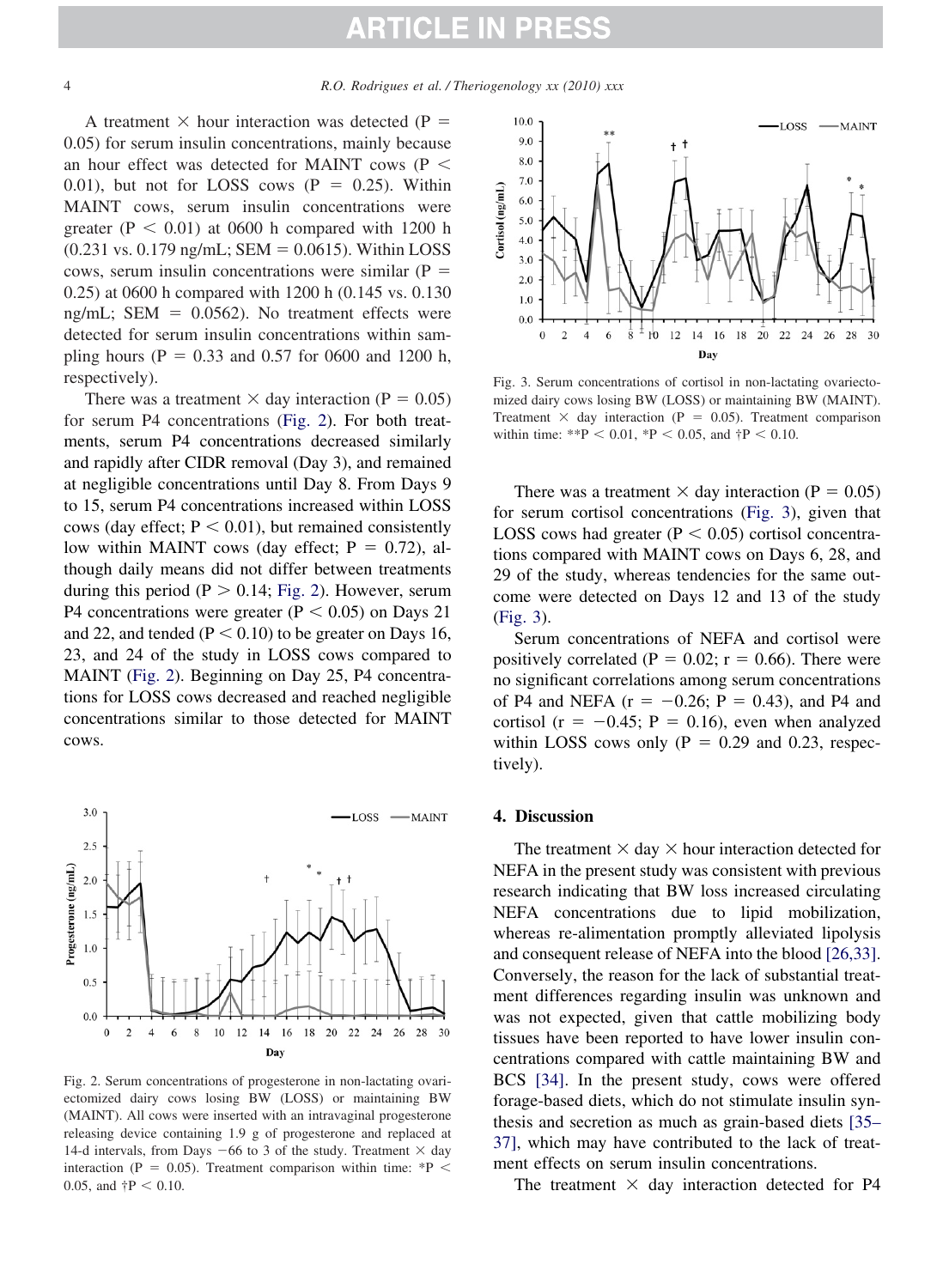<span id="page-4-0"></span>supported our hypothesis, given that LOSS cows experienced elevated P4 concentrations during the study, but particularly after Day 16 when they also had greater serum NEFA concentrations compared with MAINT cows. However, serum concentrations of NEFA and P4 were not correlated from Days 16 to 24 when treatment effects on serum P4 and NEFA were concurrently detected, even when analyzed within LOSS cows only. Still, the mechanism by which P4 is released from adipose tissues and if NEFA is involved in this process is still unknown, and deserves further investigation [5]. The lack of treatment effects on serum P4 from Days 25 to 30 was attributed to depleted P4 reserves in adipose tissues of LOSS cows, given that cows from both treatments still had adequate BCS (4.06 vs. 4.33 BCS for LOSS and MAINT cows, respectively;  $P = 0.07$ , SEM = 0.095) and consequent fat reserves at the end of the study. However, P4 concentrations in fat tissues were not evaluated in the present study to support this assumption, which thus requires further investigation.

Nevertheless, it can also be speculated that BW loss elicited a stress reaction and stimulated synthesis of P4 by the adrenal gland, contributing to the increased serum P4 concentrations detected for LOSS cows in the present study. Indeed, BW loss stimulated by feedrestriction has been associated positively with adrenal synthesis of cortisol [38-40], whereas the adrenal gland is also capable of synthesizing significant amounts of P4 as an intermediate of corticosteroid synthesis when stimulated by stressors [\[30,41\].](#page-5-0) In the present study, serum concentrations of NEFA and cortisol were positively correlated, and LOSS cows had greater cortisol concentrations compared with MAINT cows on Days 6, 28, and 29 [\(Fig. 3\)](#page-3-0). However, serum concentrations of P4 and cortisol were not correlated, even when analyzed within LOSS cows only, which suggested that adrenal contribution to circulating P4 was irrelevant in the present study [\[30,42,43\].](#page-5-0) Further, treatment differences on serum cortisol concentrations were not detected from Days 16 to 24 of the study, when LOSS cows had greater P4 concentrations compared to MAINT cows. Therefore, we concluded that treatment effects detected on serum P4 concentrations were mainly due to BW loss and consequent mobilization of P4 stored in fat tissues, given that cows were ovariectomized and did not receive any exogenous source of P4 after Day 3. Still, additional research is required to further investigate the mechanisms by which P4 is released from fat, because serum NEFA and P4 concentrations were not correlated in the present study.

In conclusion, BW loss increased circulating concentrations of NEFA and P4 in non-lactating ovariectomized dairy cows during the present study. At parturition, lactating cows typically experience a negative energy balance and can mobilize up to 1 kg of adipose tissue daily [\[44\].](#page-6-0) As a result, P4 stored in adipose tissues during gestation is released into the circulation [5], whereas serum P4 concentrations can be increased up to 1.5 ng/mL, as observed herein. This physiological mechanism may explain why BW loss could be associated with interval to first ovulation in dairy cattle [\[45\],](#page-6-0) and the formation of ovarian cysts [\[13–15\].](#page-5-0) Further, spontaneous recovery of cystic ovaries is common in dairy cows [\[46\],](#page-6-0) which can be attributed, at least in part, to reduced BW mobilization due to advance in lactation, and also depletion of P4 stored in adipose tissues. However, additional research should be conducted to better understand *in vivo* the mechanisms involving P4 sequestered by adipose tissues during gestation, BW loss during early lactation, P4 release by adipose tissues, and the consequent effects on reproductive function of lactating dairy cows.

#### **Acknowledgments**

We acknowledge Fundação de Amparo à Pesquisa do Estado de São Paulo (FAPESP; grant number 09- 54512-7) for supporting César Trevisanuto, an undergraduate student at the Animal Sciences and Veterinary School—UNESP (Universidade Estadual Paulista "Júlio de Mesquita Filho"), *campus* Botucatu, São Paulo, SP, Brazil.

#### **References**

- [1] Staples CR, Thatcher WW, Clark JH. Relationship between ovarian activity and energy status during the early postpartum period of high producing dairy cows. J Dairy Sci 1990;73:  $938 - 47.$
- [2] Opsomer G, Grohn YT, Hertl J, Coryn M, Deluyker H, Kruif A. Risk factors for post partum ovarian dysfunction in high producing dairy cows in Belgium: a field study. Theriogenology 2000;53:841–57.
- [3] Lucy MC. Reproductive loss in high-producing dairy cattle: Where will end? J Dairy Sci 2001;84:1277–93.
- [4] Roche JF. The effect of nutritional management of the dairy cow on reproductive efficiency. Anim Reprod Sci 2006;96: 282–96.
- [5] Hamudikuwanda H, Gallo G, Block E, Downey BE. Adipose tissue progesterone concentrations in dairy cows during late pregnancy and early lactation. Anim Reprod Sci 1996;43: 15–23.
- [6] McCracken JA. Plasma progesterone concentration after removal of the corpus luteum in the cow. Nature 1963;198:507-8.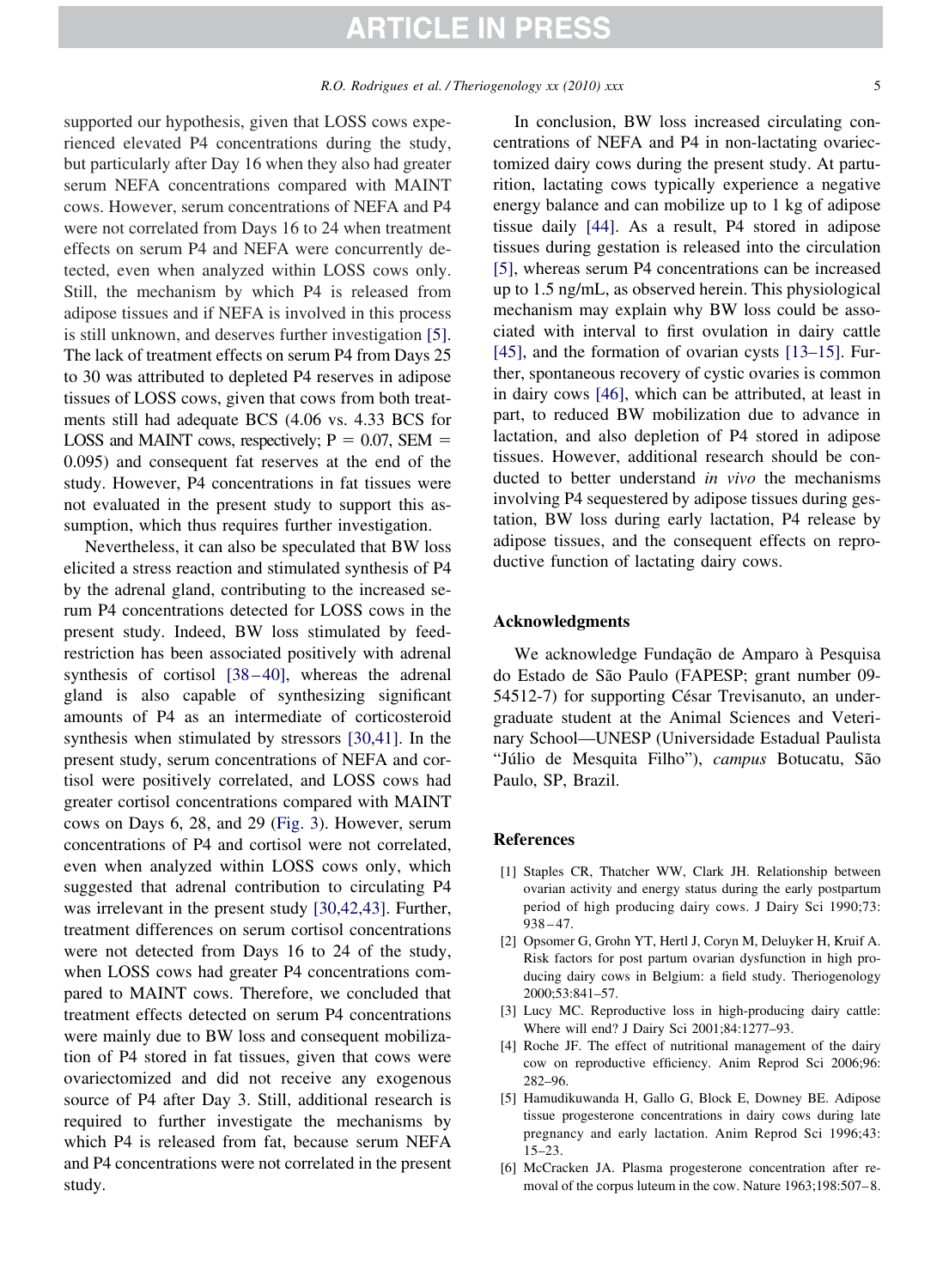- [7] Gonzalez-Padilla E, Wiltbank JN, Niswender GD. Puberty in beef heifers. The interrelationship between pituitary, hypothalamic and ovarian hormones. J Anim Sci 1975;40:1091– 104.
- [8] Spencer TE, Bazer FW. Biology of progesterone action during pregnancy recognition and maintenance of pregnancy. Frontiers Biosci 2002;7:1879 –98.
- [9] Looper ML, Lents CA, Wettemann RP. Body condition at parturition and postpartum weight changes do not influence the incidence of short-lived corpora lutea in postpartum beef cows. J Anim Sci 2003;81:2390 – 4.
- [10] Folman Y, Kaim M, Herz Z, Rosenberg M. Comparison of methods for the synchronization of estrous cycles in dairy cows: II. Effects of progesterone and parity on conception. J Dairy Sci 1990;73:2817–25.
- [11] Fonseca FA, Britt JH, Daniel BT, Wilk JC, Rakes AH. Reproductive traits of Holsteins and Jerseys. Effects of age, milk yield, and clinical abnormalities on involution of cervix and uterus, ovulation, estrous cycles, detection of estrus, conception rate, and days open. J Dairy Sci 1983;66:1128-47.
- [12] Demetrio DGB, Santos RM, Demetrio CGB, Vasconcelos JLM. Factors affecting conception rates following artificial insemination or embryo transfer in lactating Holstein cows. J Dairy Sci 2007;90:5073– 82.
- [13] Duchens M, Forsberg M, Edqvist LE, Gustafsson H, Rodriguez-Martinez H. Effect of suprabasal progesterone levels around estrus on plasma concentrations of progesterone, estradiol-17 $\beta$  and LH in heifers. Theriogenology 1994;42: 1159 – 69.
- [14] Duchens M, Maciel M, Gustafsson H, Forsberg M, Rodriguez-Martinez H, Edqvist LE. Influence of perioestrous suprabasal progesterone levels on cycle length, oestrous behavior and ovulation in heifers. Anim Reprod Sci 1995;37: 95–108.
- [15] Hatler TB, Hayes SH, Laranja da Fonseca LF, Silvia WJ. Relationship between endogenous progesterone and follicular dynamics in lactating dairy cows with ovarian follicular cysts. Biol Reprod 2003;69:218 –23.
- [16] Silvia WJ, McGinnis AS, Hatler TB. A comparison of adrenal gland function in lactating dairy cows with or without ovarian follicular cysts. Reprod Biol 2005;5:19 –29.
- [17] Eyestone WH, Ax RL. A review of ovarian follicular cysts in cows, with comparisons to the condition in women, rats and rabbits. Theriogenology 1984;22:109 –125.
- [18] Jordan ER, Fourdraine RH. Characteristics of the management practices of the top milk producing herds in the country. J Dairy Sci 1993;76:3247–56.
- [19] Garverick HA. Ovarian follicular cysts in dairy cows. J Dairy Sci 1997;80:995–1004.
- [20] Borsberry S, Dobson H. Periparturient diseases and their effect on reproductive performance in five dairy herds. Vet Rec 1989; 124:217–9.
- [21] Lee LA, Ferguson JD, Galligan DJ. The use of survival analysis to quantitate days open: advantages and implications. Acta Vet Scand 1988;84:433–5.
- [22] FASS. Guide for the Care and Use of Agricultural Animals in Agricultural Research and Teaching. 1999; 1st rev. ed. Federation of Animal Science Societies, Savoy, IL.
- [23] Wildman EE, Jones GM, Wagner PE, Boman RL, Troutt HF, Lesch TN. A dairy cow body condition scoring system and its relationship to selected production characteristics. J Dairy Sci 1982;65:495–501.
- [24] Fox DG, Tedeschi LO, Tylutki TP, Russell JB, Van Amburgh ME, Chase LE, Pell AN, Overton TR. The Cornell Net Carbohydrate and Protein System model for evaluating herd nutrition and nutrient excretion. Anim Feed Sci Technol 2004;112: 29 –78.
- [25] Vendramini JMB, Sollenberger LE, Dubeux JCB Jr., Interrante SM, Stewart RL Jr., Arthington JD. Sward management effects on forage component responses in a production system for early weaned calves. Agron J 2008;100:1781-6.
- [26] Cooke RF, Del Rio NS, Caraviello DZ, Bertics SJ, Ramos MH, Grummer RR. Supplemental choline for prevention and alleviation of fatty liver in dairy cattle. J Dairy Sci 2007;90:  $2413 - 8.$
- [27] Vizcarra JA, Wettemann RP, Spitzer JC, Morrison DG. Body condition at parturition and postpartum weight gain influence luteal activity and concentrations of glucose, insulin, and nonesterified fatty acids in plasma of primiparous beef cows. J Anim Sci 1998;76:927–36.
- [28] Bossis I, Wettemann RP, Welty SD, Vizcarra J, Spicer LJ. Nutritionally induced anovulation in beef heifers: Ovarian and endocrine function during realimentation and resumption of ovulation. Biol Reprod 2000;62:1436 – 44.
- [29] Lapierre H, Bernier JF, Dubreuil P, Reynolds CK, Farmer C, Ouellet DR, Lobley GE. The effect of feed intake level on splanchnic metabolism in growing beef steers. J Anim Sci 2000;78:1084 –99.
- [30] Cooke RF, Arthington JD. Plasma progesterone concentrations determined by commercial radioimmunoassay kit as puberty criteria for Brahman-crossbred heifers. Livestock Sci 2009;123:  $101-5$ .
- [31] Eicher SD, Morrow-Tesch JL, Albright JL, Dailey JW, Young CR, Stanker LH. Tail-docking influences on behavioral, immunological, and endocrine responses in dairy heifers. J Dairy Sci 2000;83:1456 – 62.
- [32] Moriel P, Scatena TS, Sa Filho OG, Cooke RF, Vasconcelos JLM. Concentrations of progesterone and insulin in serum of nonlactating dairy cows in response to carbohydrate source and processing. J Dairy Sci 2008;91:4616 –21.
- [33] Frohli DM, Blum JW. Nonesterified fatty acids and glucose in lactating dairy cows: diurnal variations and changes in responsiveness during fasting to epinephrine and effects of beta-adrenergic blockade. J Dairy Sci 1988;71:1170 –7.
- [34] Oikawa S, Oetzel GR. Decreased insulin response in dairy cows following a four-day fast to induce hepatic lipidosis. J Dairy Sci 2006;89:2999 –3005.
- [35] Jenny BF, Polan CE, Thye FW. Effects of high grain feeding and stage of lactation on serum insulin, glucose and milk fat percentage in lactating cows. J Nutr. 1974;104:379 – 85.
- [36] Susin I, Loerch SC, McClure KE, Day ML. Effects of limit feeding a high-grain diet on puberty and reproductive performance of ewes. J Anim Sci 1995;73:3206-15.
- [37] Reed BK, Hunt CW, Sasser RG, Momont PA, Rode LM, Kastelic JP. Effect of forage:concentrate ratio on digestion and reproduction in primiparous beef heifers. J Anim Sci 1997;75:1708 –14.
- [38] Murayama S, Moriya K, Saaki Y. Changing pattern of plasma cortisol level associated with feeding in sheep. Jap J Zootech Sci 1986;57:317–23.
- [39] Ward JR, Henricks DM, Jenkins TC, Bridges WC. Serum hormone and metabolite concentrations in fasted young bulls and steers. Domest Anim Endocrinol 1992;9:97–103.

<span id="page-5-0"></span>